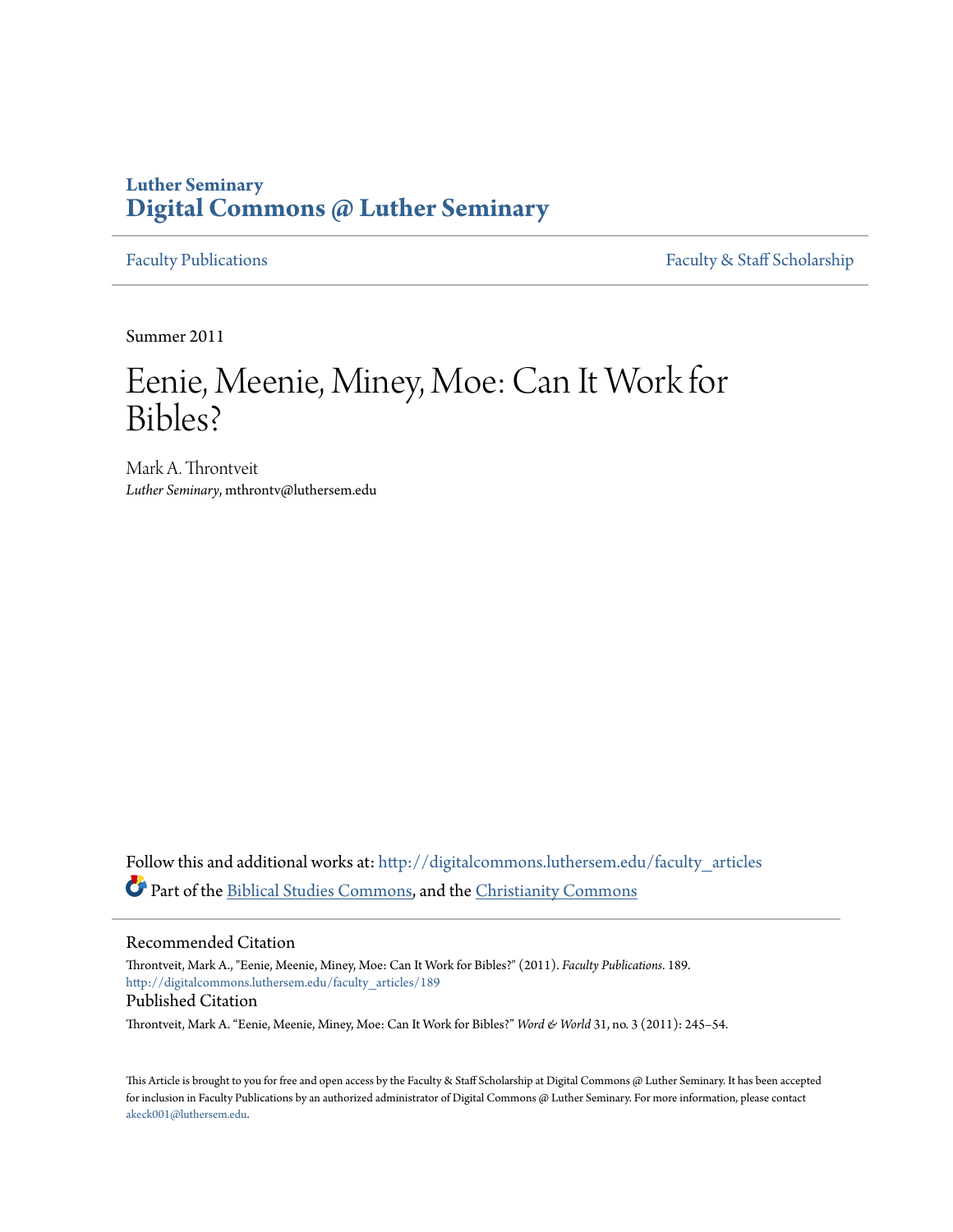*Word & World Volume 31, Number 3 Summer 2011*



# Eenie, Meenie, Miney, Moe… Can It Work for Bibles?

### MARK A. THRONTVEIT

Translations are so much more enjoyable than originals, because they contain many things that the originals leave out.

 $-$ Ephraim Speiser $<sup>1</sup>$ </sup>

Confused by the alphabet soup of RSV, KJV, NRSV, TEV, NJB, CEV, NIV, REB, etc.,<br>that confronts you in the Bible section of your bookseller?<sup>2</sup> Nostalgic for the good old days when choosing a Bible meant deciding between a King James Version in black leather and a red leather Revised Standard Version? Spending more time in your Bible studies arguing about different translations than discussing what God has to say? You are not alone! Never before have we had so many different translations from which to choose. David Daniell, after doing the math in his

<sup>1</sup>Ephraim Speiser, *Genesis* (Garden City, NY: Doubleday, 1964) lxiv, quoting "a gentle critic."

 $^{2}$ The following abbreviations will be used in this article: Common English Bible (CEB, 2011), Contemporary English Version (CEV, 1995), English Standard Version (ESV, 2001), Holman Christian Standard Bible (HCSB, 2004), Jewish Publication Society Tanakh (TNK, 1985), King James Version (KJV, 1611), Living Bible (LB, 1971), New American Bible (NAB, 1991), New American Standard Bible (NASB, 1995), New English Translation (NET, 2001), New International Version (NIV, 1978), New Living Translation (NLT, 1996), New Jerusalem Bible (NJB, 1985), New King James Version (NKJV, 1982), New Revised Standard Version (NRSV, 1989), Revised English Bible (REB, 1989), Revised Standard Version (RSV, 1957), The Message (TM, 2003), Today's English Version (TEV, 1976).

*How does one choose among the vast number of English translations of the Bible now available? Most important, of course, is to read* **any** *translation; but then it is important to know what kind of translation it aims to be, whether it is appropriate for the intended use, and what its biases are. Comparing several translations will bring even more insight.*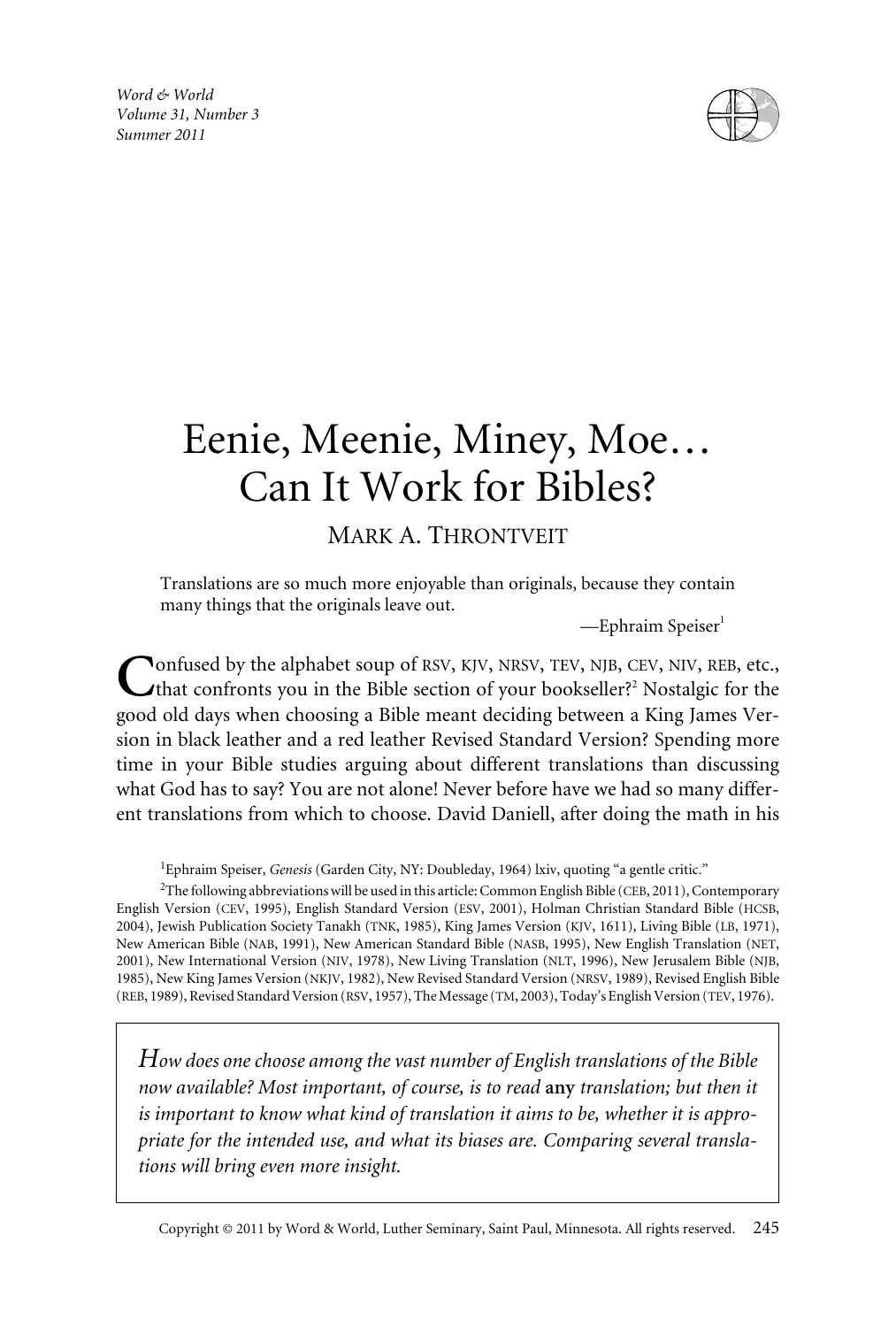massive 900-page tome, claims, "Over twelve hundred new translations into English of the Bible, or parts of it, were made from the original Hebrew and Greek between 1945 and 1990. Thirty-five were fresh translations of the whole Bible, and eighty were fresh translations of the New Testament alone."3

In the twenty-one years since, even more translations have appeared in addition to a spate of "specialty Bibles" that are not translations at all but Bibles that augment standard translations with introductions and notes that provide a particular way of reading, interpreting, or applying the text for targeted audiences. I'm thinking here of such notables as the *Backpacker's Bible* and the *Surfers Bible* (whose targeted audiences are self-explanatory); the *Ancient Faith Bible* (whose targeted audience is less clear); the *Lutheran Study Bible* (ELCA; with Paul's words in red [just kidding]), *The Lutheran Study Bible* (LCMS; with more words identified as Paul's), *The Jewish Study Bible*(with none of Paul's words), and *The Catholic Study Bible* (with even more Bible).

#### **WHY SO MANY BIBLES?**

So what accounts for this bumper crop of Bibles? Wycliffe and Tyndale are remembered for their pioneering work in producing, respectively, the first complete English translation, from Jerome's Latin Vulgate (ca. 1380–1382), and the first printed New Testament, from Erasmus's Greek New Testament (1526).<sup>4</sup> Both were highly motivated to bring the word of God to the people in their own language, Middle English for Wycliffe, early Modern English for Tyndale. That they were declared heretic, strangled, and burned at the stake suggests the Roman Church's somewhat negative reaction to their work. The subsequent decision at the Council of Constance in 1415, ultimately carried out in 1428, to exhume Wycliffe, burn him again, and cast his ashes on the River Swift in Lutterworth further attests the zeal of the establishment and may account for the relative absence of biblical translation until the time of King James.

Following its appearance in 1611, the King James Version that we honor in this issue of *Word & World* experienced eighty years of theological and scholarly critique, usually in negative comparisons with the popular Geneva Bible of 1560.<sup>5</sup> It survived these attacks, however, and virtually held sway as the preeminent English version until the nineteenth century, when motivations other than providing God's word for God's people became important and led to a series of revisions of the KJV. 6

<sup>3</sup> D. Daniell, *The Bible in English* (New Haven: Yale University Press, 2003) 764.

<sup>4</sup> See Paul D. Wegner, *The Journey from Texts to Translations: The Origin and Development of the Bible*(Grand Rapids: Baker Academic, 1999) 282–292.

<sup>5</sup> L. A. Weigle, "English Versions since 1611," in*Cambridge History of the Bible*, ed. P. R. Ackroyd et al., 3 vols. (Cambridge: Cambridge University Press, 1963–1970) 3:168.

<sup>&</sup>lt;sup>6</sup>Including: the Revised Version (RV, 1885), the American Standard Version (ASV, 1901), the Revised Standard Version (RSV, 1952), the New American Standard Bible (NASB, 1971), the King James II Version (KJII, 1971), the New King James Version (NKJV, 1982), and the New Revised Standard Version (NRSV, 1989).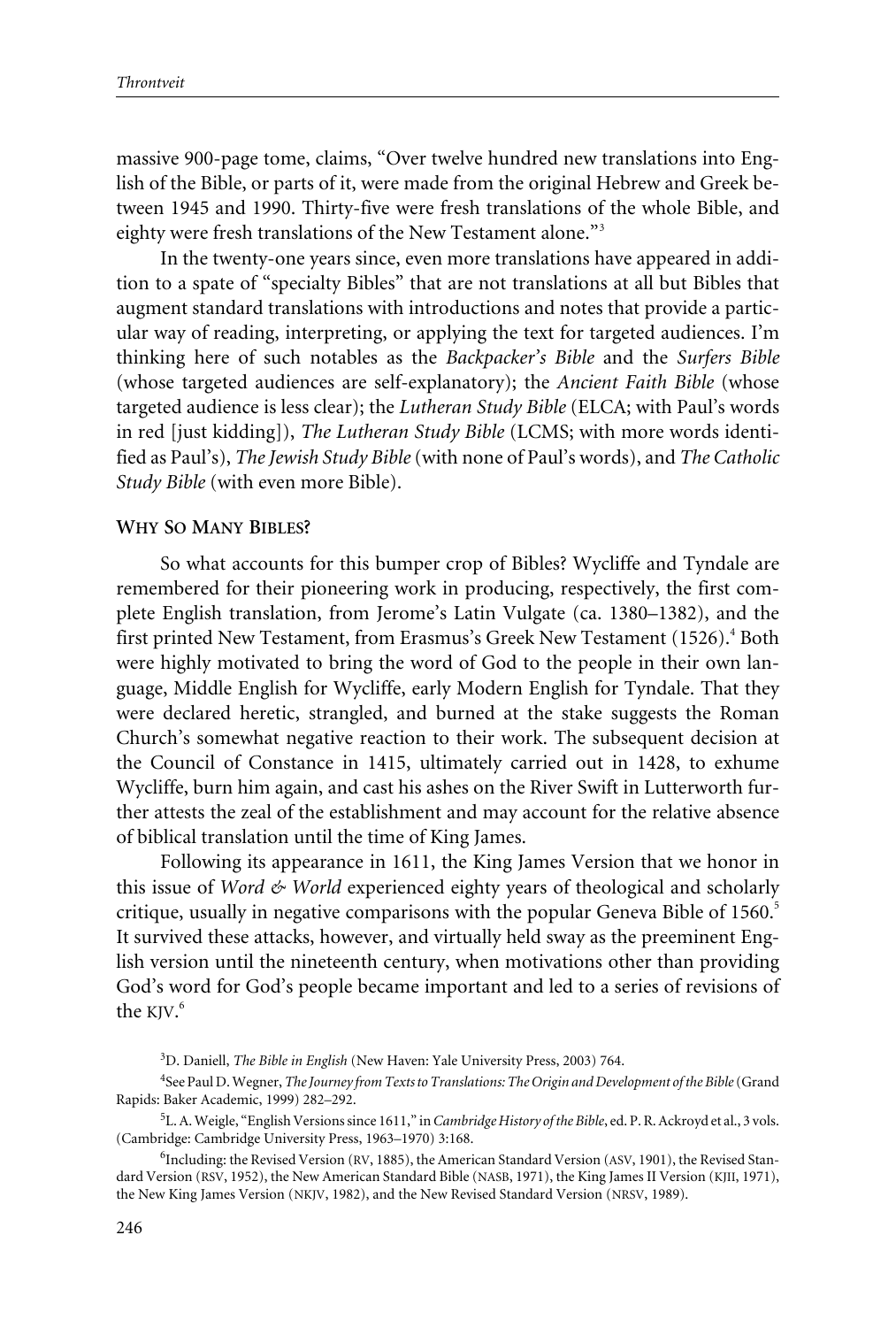Chief among these motivations was the discovery of earlier and arguably more reliable Greek manuscripts of the New Testament and the consequent development of textual criticism as a means of reconstructing close approximations of the original autographs. J. P. Lewis notes tellingly, "The King James scholars could have known fewer than twenty-five late manuscripts of the New Testament, and these were carelessly used. Today there are 5,358 known New Testament manuscripts and fragments….The 1611 situation for the Old Testament was even poorer."<sup>7</sup> For example, the so-called "Longer Ending of Mark" (Mark 16:9–20), with which that Gospel concludes in the KJV, is now recognized as a late second or early third century C.E. addition not found in the earliest manuscripts. As a result, modern versions of Mark's Gospel end with "for they were afraid" (Mark 16:8), a decision that radically alters one's reading of the earliest Gospel.

> *change and development in the English language itself over the last four hundred years make new translations inevitable as Elizabethan words and phrases fall out of common usage or change in meaning*

With regard to the Old Testament, deeper understanding of Hebrew vocabulary, syntax, and poetic style due to insights gleaned from the study of Ugaritic and other Semitic languages and the cultures that produced them also demonstrates the need for an ongoing process of translation. For instance, the appearance of a legendary patriarch "Danel" in the Ugaritic texts may identify the otherwise unknown "Daniel" found in Ezek 14:14, 20; 28:3.

Finally, change and development in the English language itself over the last four hundred years make new translations inevitable as Elizabethan words and phrases fall out of common usage or change in meaning.<sup>8</sup> An example of the latter might be Deut 14:2 (KJV), "For thou art an holy people unto the LORD thy God, and the LORD hath chosen thee to be a *peculiar* people unto himself, above all the nations that are upon the earth" (italics added), where "peculiar" means "that which belongs to only one person"—in this case, the Lord. In our idiom, far from being God's own possession, "peculiar people" are, well, "two teats shy of an udder."

The combination of obsolete words and unfamiliar phraseology in the venerable KJV continues to mystify readers with such impenetrable verses as (italics added):

Moreover, brethren, we *do you to wit* of the grace of God (2 Cor 8:1 KJV) cf. We *want you to know*, brothers and sisters, about the grace of God (NRSV)

7 J. P. Lewis, *The English Bible from KJV to NIV: A History and Evaluation*, 2nd ed. (Grand Rapids: Baker, 1991) 42.

<sup>&</sup>lt;sup>8</sup> Five such obsolete words are "almug" (1 Kings 10:12), "chode" (Num 20:3), "neesed" (2 Kings 4:35), "purtenance" (Exod 12:9), and "bruit" (Jer 10:22). For literally hundreds more, see R. Bridges and L. A. Weigle, *The Bible Word Book: Concerning Obsolete and Archaic Words in the King James Version of the Bible* (New York: Thomas Nelson, 1960).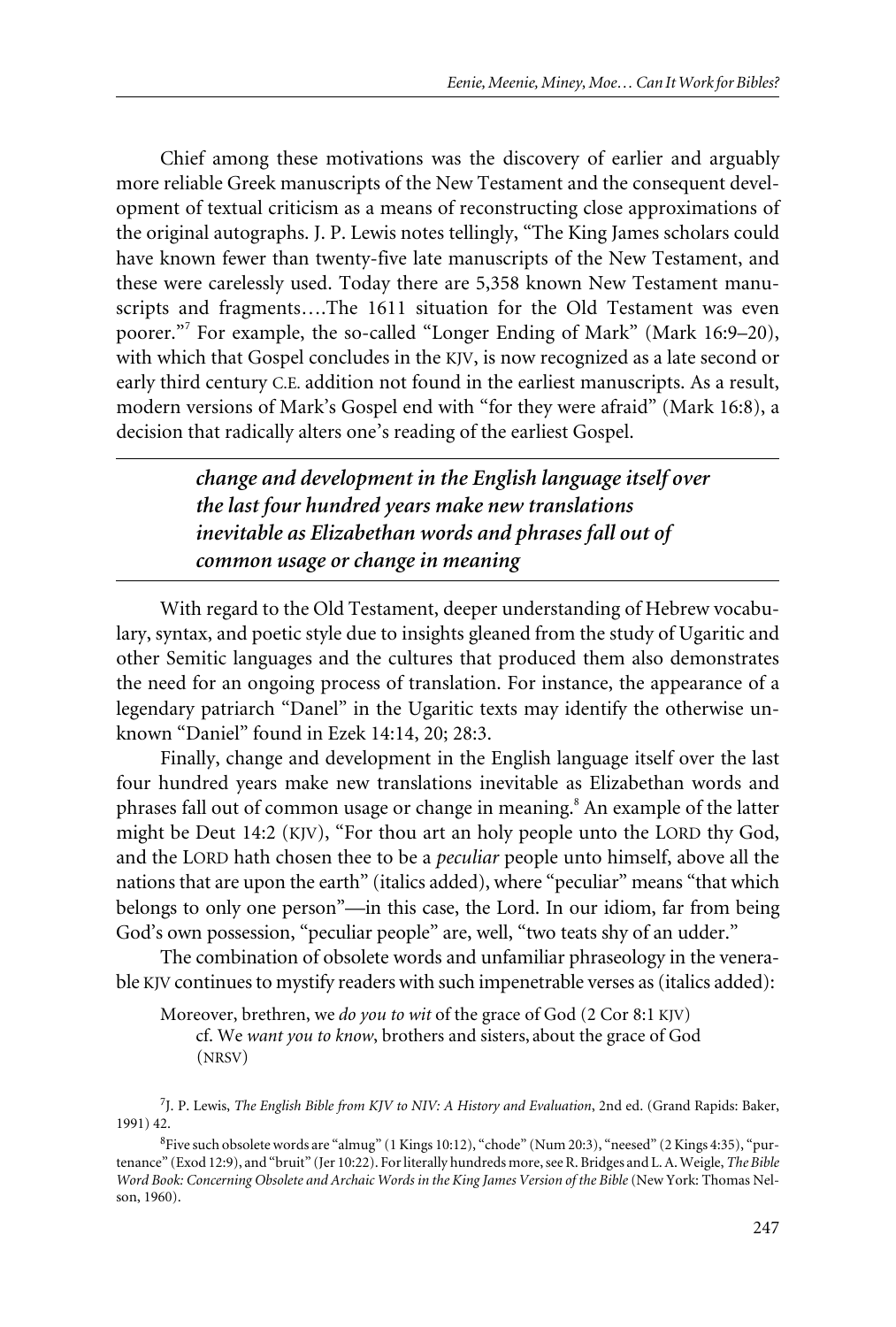not to boast in another man's line of things made ready to our hand (2 Cor 10:16 KJV)

cf. not boast of work already done in another person's area (NET)

The God of my mercy shall *prevent* me (Ps 59:10 KJV) cf. My faithful God *will come to aid* me (TNK)

#### **FORMAL, FUNCTIONAL, AND NOW OPTIMAL EQUIVALENCY**

Important as these considerations are, the driving force behind the current explosion in English translations of the Bible is a dramatic shift in the theoretical understanding of what translation is. Wycliffe, Luther, and Tyndale all agreed that the goal of translating the Bible into the language of the people was to reproduce the biblical text as faithfully as possible. But, what does "faithfully" mean? How does one produce a "faithful" translation? These days, there are two rather different answers to this pesky question:

#### *1. Word-for-word*

One way of being faithful to the original text is to translate each Hebrew, Greek, or Aramaic word by one English equivalent. Furthermore, one should try to maintain the sentence structure, verbal nuance, and idioms of the original. Consistent with this principle, the King James Version sets in italics all words not actually in the original text but necessary to complete the sentence in English. For example, the use of "is" in the Old Testament, since Hebrew does not have a verbal equivalent for the present tense of the verb "to be." An early critic of the NIV has succinctly characterized the word-for-word, or formal correspondence approach as it is known in scholarly circles, as being

concerned that paragraph corresponds to paragraph, sentence to sentence, clause to clause, phrase to phrase, and word to word. The formal equivalence philosophy or method of translating attempts to say "what" the original text says by retaining "how" it says it (as far as English grammar allows). Although clear English expression does not always allow the formal equivalence translator to do so, he tries not to adjust the idioms which the original writer used; rather, he attempts to render them more or less literally, so that the reader may be able to perceive something of the way in which the original document employed local linguistic and cultural elements to convey ideas.<sup>9</sup>

#### *2. Meaning-for-meaning*

Another way of being faithful to the original text is to determine as precisely as possible how the text was understood in its time and then to try to find words, expressions, structures, and idioms that recreate the same effect upon readers today. The American Bible Society's Good News Bible (Today's English Version) was the first exemplar of the meaning-for-meaning approach.<sup>10</sup> This approach is also

<sup>9</sup> Robert P. Martin, *Accuracy of Translation: The Primary Criterion in Evaluating Bible Versions with Special Reference to the New International Version* (Edinburgh: Banner of Truth, 1989) 8.

 $10$ The classic description comes from Eugene Nida of the American Bible Society. See Eugene A. Nida and Charles R. Taber, *The Theory and Practice of Translation* (Leiden: E. J. Brill, 1974).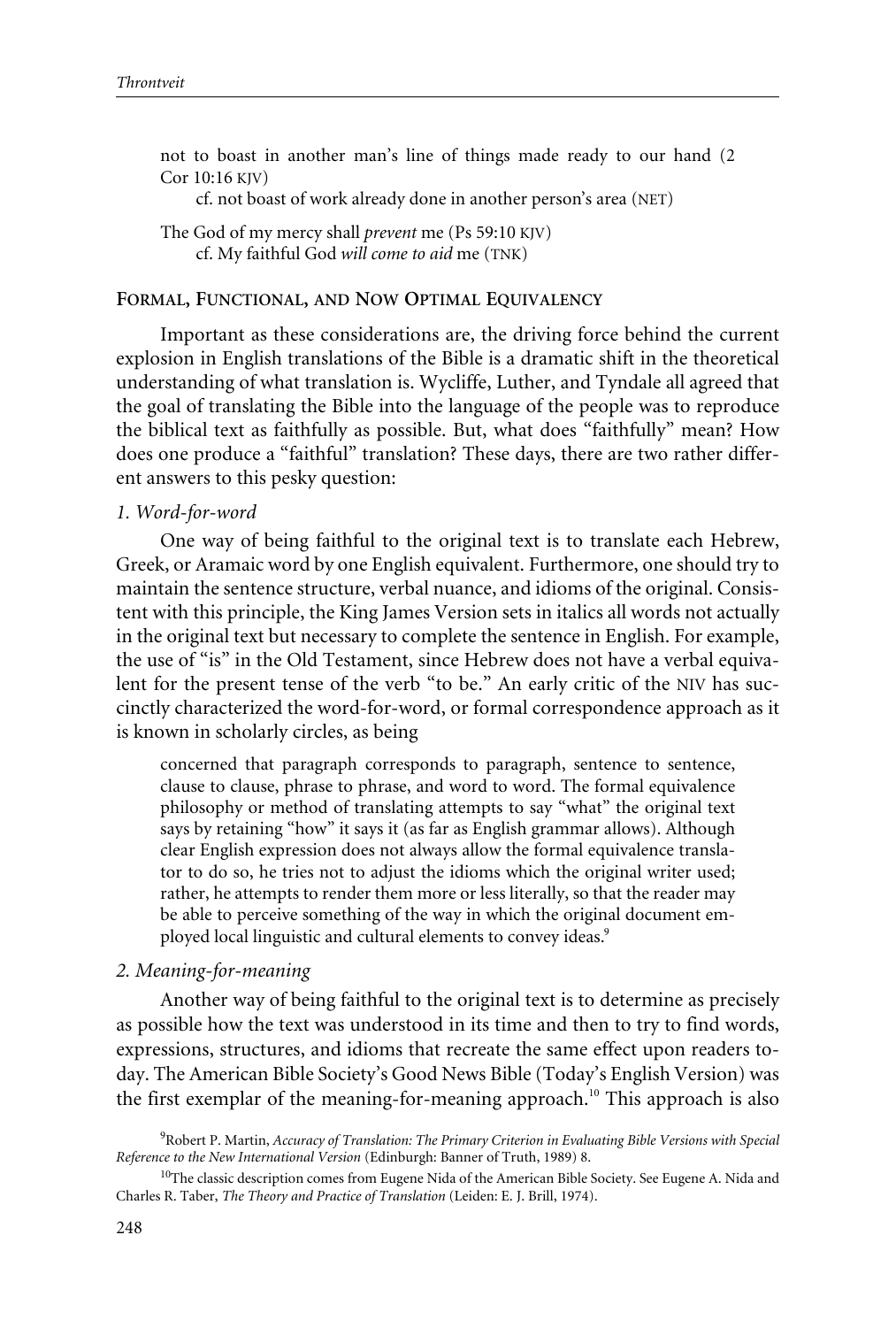known as *dynamic equivalence*, though this rather "'70s-esque" nomenclature has morphed into *functional equivalence* these days. The TEV Preface describes the procedure in this way:

After ascertaining as accurately as possible the meaning of the original, the translators' next task was to express that meaning in a manner and form easily understood by the readers. Since this translation is intended for all who use English as a means of communication, the translators have tried to avoid words and forms not in current or widespread use; but no artificial limit has been set to the range of the vocabulary employed. Every effort has been made to use language that is natural, clear, simple, and unambiguous. Consequently there has been no attempt to reproduce in English the parts of speech, sentence structure, word order, and grammatical devices of the original languages. Faithfulness in translation also includes a faithful representation of the cultural and historical features of the original, without any attempt to modernize the text.<sup>11</sup>

*the driving force behind the current explosion in English translations of the Bible is a dramatic shift in the theoretical understanding of what translation is*

Perhaps an example will illustrate these two methods. A common Russian phrase might be translated in a word-for-word fashion as "a bear sat on his ear." Such a translation would be faithful to the Russian language in that each Russian word was translated by its English equivalent. This is not, however, what the phrase means. A meaning-for-meaning translation, striving to elicit "Russian" responses from English listeners, would describe someone lacking in musical ability. An expression such as "can't carry a tune in a bucket" would better convey the *meaning* of the phrase, even though none of the English equivalents of the Russian words were used. This can easily be seen by comparing the RSV and TEV translations of Ps 45:1 (again, italics added):

*My heart* overflows with a goodly theme (RSV).

Beautiful words fill *my mind* (TEV).

The Hebrew word under consideration (*libbî*) is the word designating that physical organ which pumps blood through veins and arteries (the "heart"), with a first common singular possessive suffix ("my"). The problem arises when the significance of "my heart" in English and Hebrew is taken into consideration. The heart is associated with feelings, emotion, and sentiment in English, while in Hebrew the heart is the seat of rational decision making, intentionality, and the will. In this instance, I would argue that the functional approach of TEV, which seeks to elicit from the contemporary reader a response or understanding congruent with the original hearer,

<sup>11</sup>The Preface appears as part of the front matter in the various editions of the TEV (thus, pagination is indefinite). The same is true for the prefaces of other versions referred to in this article.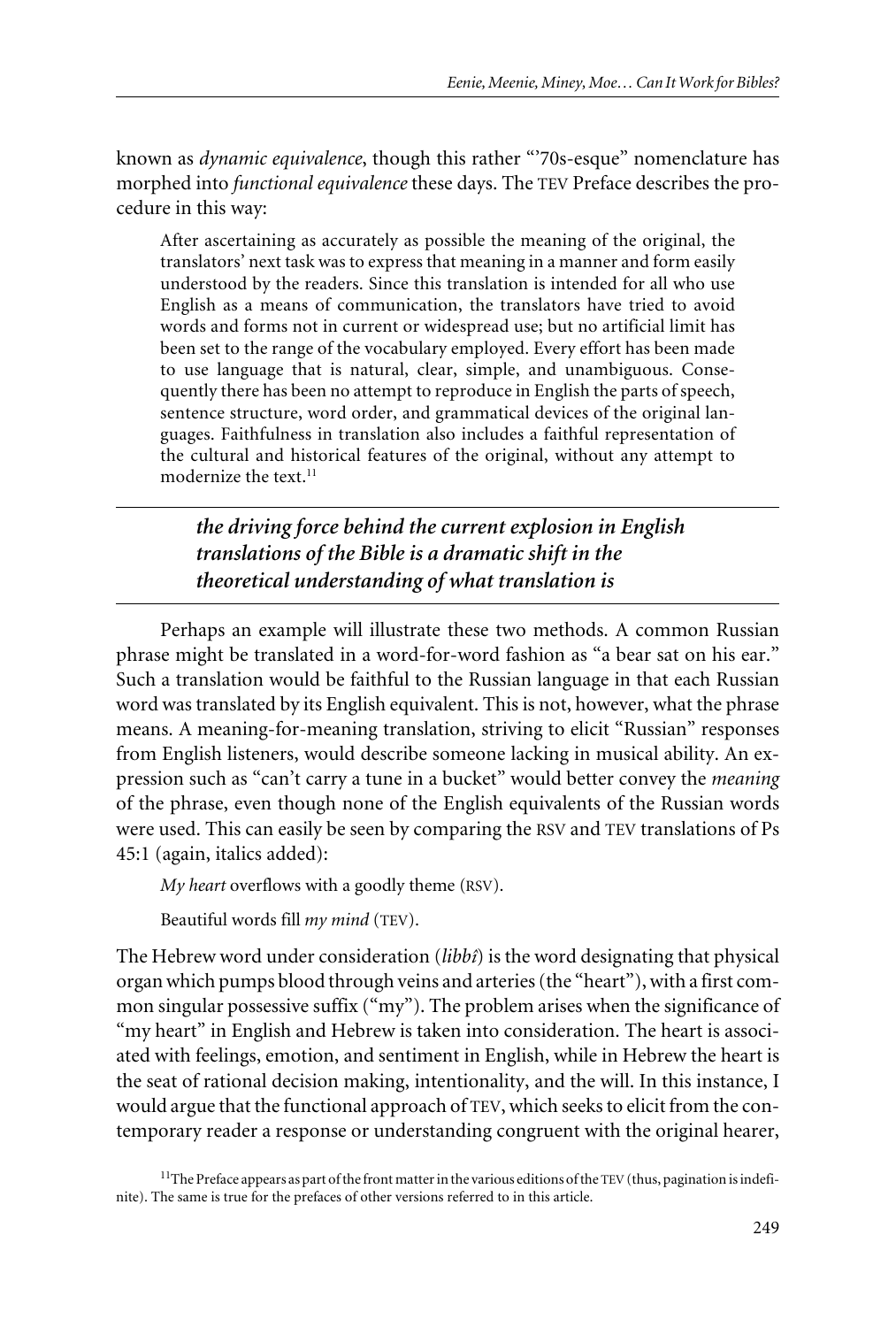most faithfully translates this text with "my mind." The "literal" meaning of an organ that pumps blood is misleading at best.

There are, of course, problems with each approach that offset their strengths. Although the word-for-word translations retain much of the character of the original text, they often suffer from "translationese," as exemplified in that infamous nugget of Milvahkee-Deutsch, "Let's throw the horse over the fence some hay." At least these translations "sound like the Bible," which many readers actually prefer, especially in worship settings, though often at the expense of understanding. Similarly, the meaning-for-meaning translations tend to be very clear and readers seem to understand what the translation is saying, but that may be because the texts have been more narrowly interpreted; this raises the question of how do readers know that this clear interpretation is what the author intended?

#### **LITERAL SCHMITERAL**

One of the factors driving this scholarly split concerns the use of the word "literal" in discussions of Bible reading. Questions such as, "Do you take the Bible literally?" are confusing at best, given the range of meaning ascribed to the word literal and the range of material contained in the Bible. Does the questioner want to know if I read the Bible according to the plain sense of the words, in an unexaggerated fashion, or according to some metaphorical scheme? And which parts of the Bible does the questioner mean? Isaiah 55:12, "the mountains and the hills shall break forth before you into singing, and all the trees of the field shall clap *their* hands" (KJV), is not a literal description of the creation's joy at Israel's return from Babylon, any more than Hos 5:12, "I am like maggots to Ephraim, and like rottenness to the house of Judah," is a literal self-description of God. Conservative expositors have long sought metaphorical readings of the material contained in the Song of Solomon, rather than deal with what appears to be erotica, if the text be taken literally. A recent 350-page collection of essays struggles with the problem of *pistis Christou* ("faith *in* Christ" or "the faithfulness *of* Christ") in Paul's letters.<sup>12</sup> In Greek the genitive is ambiguous; both are possible. In English we must choose and thereby lose half the meaning. A similar situation occurs at John 3:3, where Jesus tells Nicodemus he must be born *anothen*, that is, "again/from above." It is impossible to translate Jesus' statement literally here in such a way as to preserve the ambiguity.

I propose that the concept of history has often clouded our discussions of literal readings. Take Jonah 3:3 as an example. The NIV reads the last half of the verse as, "Now Nineveh was a very important city—a visit required three days." Another excellent, modern translation, the NRSV, translates, "Now Nineveh was an exceedingly large city, a three days' walk across." As to the first phrase, the two translations deal with the literal "a city great to God" in very different ways. Both recognize that "to God" functions as a divine epithet or superla-

<sup>12</sup>M. F. Bird and P. M. Sprinkle, eds., *The Faith of Jesus Christ: Exegetical, Biblical, and Theological Studies* (Peabody, MA: Hendrickson, 2009).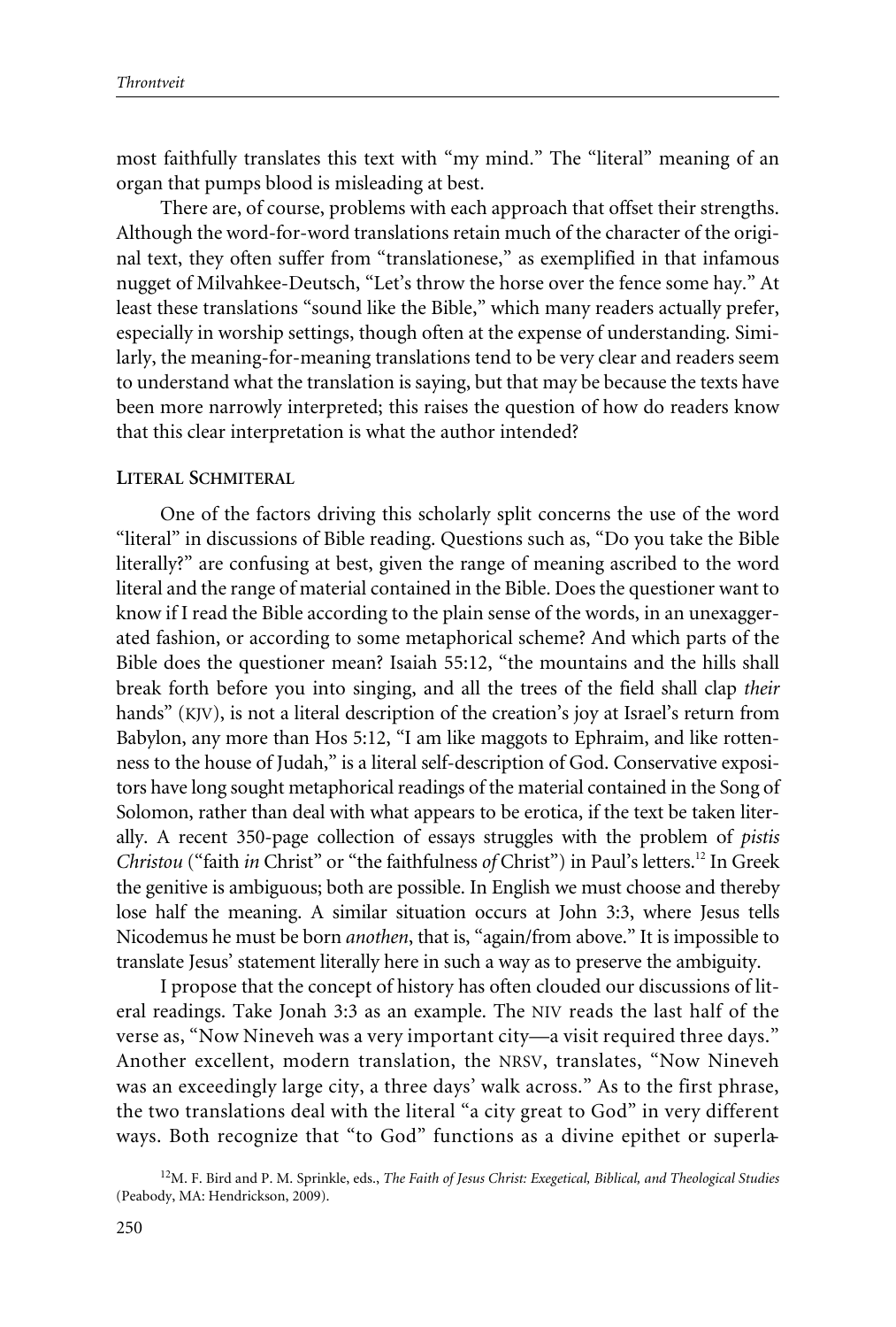tive.<sup>13</sup> Where Snooki on *Jersey Shore* might say Nineveh was a "helluva big city," Hebrew says it was a "God of a big city," that is, it was "big, even by God's standards" or "exceedingly large." Why then does NIV interpret the greatness of Nineveh in terms of importance? The NIV's translation of the next phrase, similarly influenced toward importance ("a visit required three days," that is, "there's so much to see and do in Nineveh that you can't possibly experience it properly in a day or two"), suggests that the NIV is uncomfortable with speaking of Nineveh's size. And that may be because, unlike the majority of such biblical references, we know how big historical Nineveh was—approximately three square miles.<sup>14</sup> Since we also know that a "three days' walk" was between 50 and 60 miles, the *historical* impossibility of Jonah 3:3 has taken precedence over the literal reading of the text for the NIV (and others, it should be said). Naturally, assumptions as to the genre of Jonah also play a part. The historical impossibility is not a problem if Jonah is a "whale of a story" and not "the story of a whale." The translation seems to be more concerned with reading the text historically than with reading it literally, since it is the literal reading that precludes the historical.

> *questions such as, "Do you take the Bible literally?" are confusing at best, given the range of meaning ascribed to the word literal and the range of material contained in the Bible*

In point of fact, most modern English translations are a blend of these two approaches with one or the other approach dominating.<sup>15</sup> The New American Standard Version and the Revised Standard Version strongly favor the wordfor-word approach; the New American Bible, the New King James Version, the New Jerusalem Bible, and the recent English Standard Version, somewhat less so. Other recent translations strongly favor the meaning-for-meaning approach, especially the Revised English Bible, Today's English Version, and its replacement, the Contemporary English Version.

A growing number of major translations, however, seek to effectively utilize the strengths of both approaches while minimizing their weaknesses. Mainline Protestant (NRSV), Roman Catholic (NAB), and Evangelical perspectives (NIV, NET, and NLT) are all represented in this group, and it is no surprise that they are among the most popular Bibles today. A recent entry, the Holman Christian Standard Bible, has recognized this state of affairs and intentionally describes itself as eschewing both formal and dynamic approaches in favor of what it calls "optimal

<sup>13</sup>Ronald J. Williams,*Williams' Hebrew Syntax*, 3rd ed. (Toronto: University of Toronto Press, 2007) 34, # 81.

<sup>14</sup>Charles Halton, "How Big Was Nineveh? Literal versus Figurative Interpretation of City Size," *Bulletin for Biblical Research* 18 (2008) 196.

<sup>&</sup>lt;sup>15</sup>Paraphrases such as The Living Bible and The Message, though very popular, are intentionally omitted from this listing of Bible translations.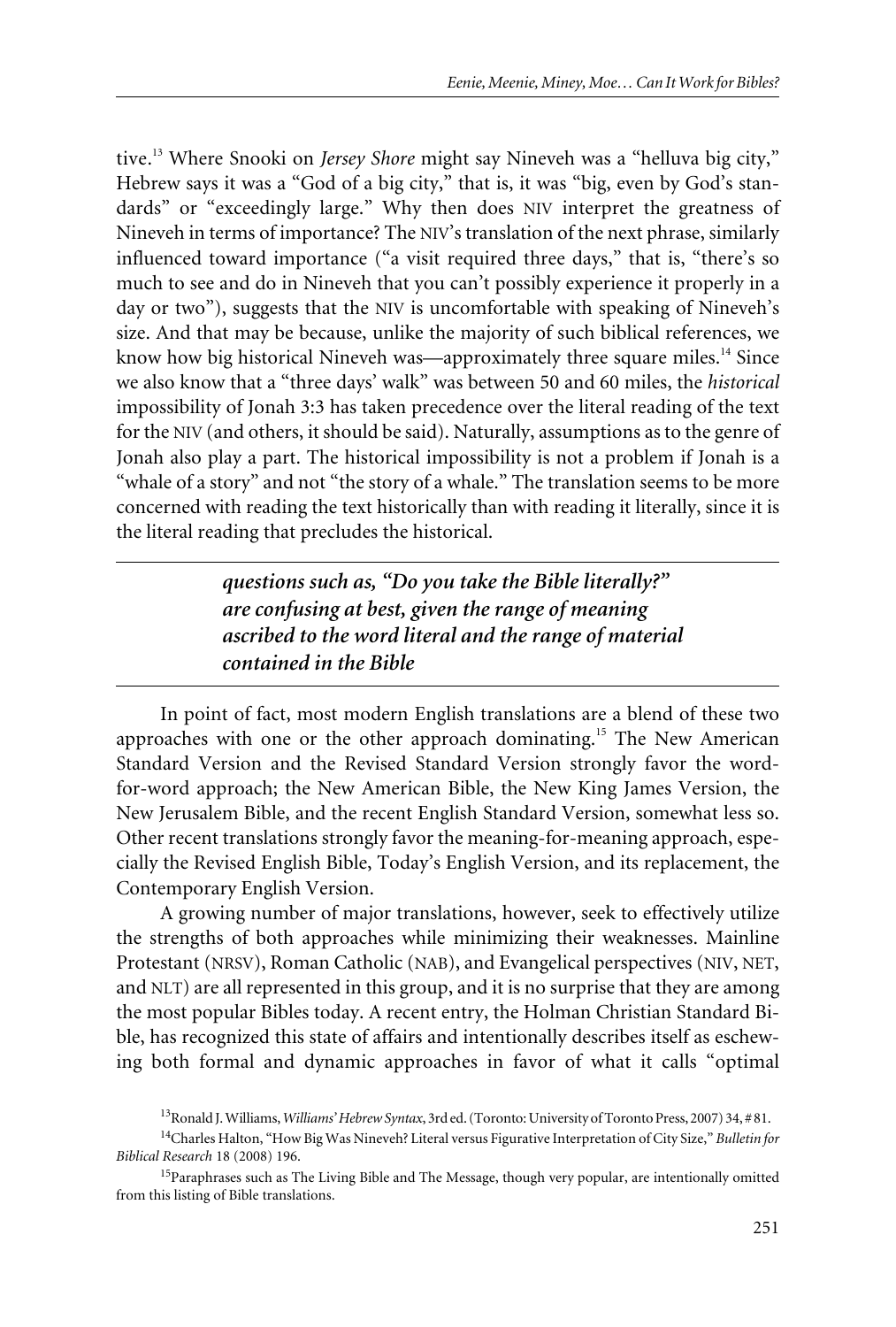equivalence," essentially the blending mentioned above.<sup>16</sup> The NET Preface makes similar claims:

[T]he translators and editors used the notes to give a translation that was formally equivalent, while placing a somewhat more functionally [or dynamically] equivalent translation in the text itself to promote better readability and understandability. The longstanding tension between these two different approaches to Bible translation has thus been fundamentally solved.

Such decisions are to be applauded, especially in the wake of extreme proponents on both sides of the formal correspondence to functional equivalence continuum.

#### **USING DIFFERENT BIBLES WISELY**

Considerations of space preclude an annotated listing of the relative strengths and weaknesses of English versions of the Bible today.<sup>17</sup> Furthermore, there is no "best" translation of the Bible. One's preferences regarding style, translation theory, and theological perspective, not to mention biblical literacy, reading level, sensitivity to inclusive language, denominational affiliation, and intended use play too large a role in this thoroughly subjective decision. The question is really, which is the best Bible for me/my congregation/my youth group/my Sunday School class/my Bible Study group/my devotions/etc. That being said, there are a number of things to keep in mind as one selects a Bible so as to take advantage of the riches our bumper crop of Bibles provides. In decreasing order of importance you should know if your Bible is essentially a word-for-word or a meaning-for-meaning translation; whether it accurately translates the original; whether it can convey its understanding of the original in meaningful English sentences; and in what ways it is biased. All Bibles are biased. You cannot take thoughts and ideas from one language, time, and culture, run them through the wonder that is you, and have them emerge in your language unscathed. This is what the Italian saying "traduttore, traditore" (that is, "translator, traitor") means to convey. But you can be aware of your own biases and the biases of the Bible you are reading.

The first step toward an informed use of many translations is knowing whether your translation is formally, functionally, or optimally equivalent. All recent Bibles identify themselves in these ways in their front matter. If you are able to use only one Bible, it should be a word-for-word translation such as the RSV. The NAB or the recent ESV are also good choices from Roman Catholic and Evangelical perspectives. The reason for choosing a word-for-word translation if you only have one Bible is surprisingly counterintuitive to many; that is, the word-for-word

 $^{16}$ HCSB, vii.

<sup>17</sup>Many fine resources are currently available, especially for Bibles published before 2000. See Daniell, *English Bible*; S. Kubo and W. F. Specht, *So Many Versions? Twentieth-Century English Versions of the Bible*(Grand Rapids: Zondervan, 1983); Lewis, *The English Bible*; John J. Pilch, *Choosing a Bible Translation* (Collegeville, MN: Liturgical Press, 2000); Wegner, *Journey*. For recent Bibles, see Ken Collins, "Translations of the Bible into English," http://kencollins.com/bible-t2.htm (accessed April 20, 2011).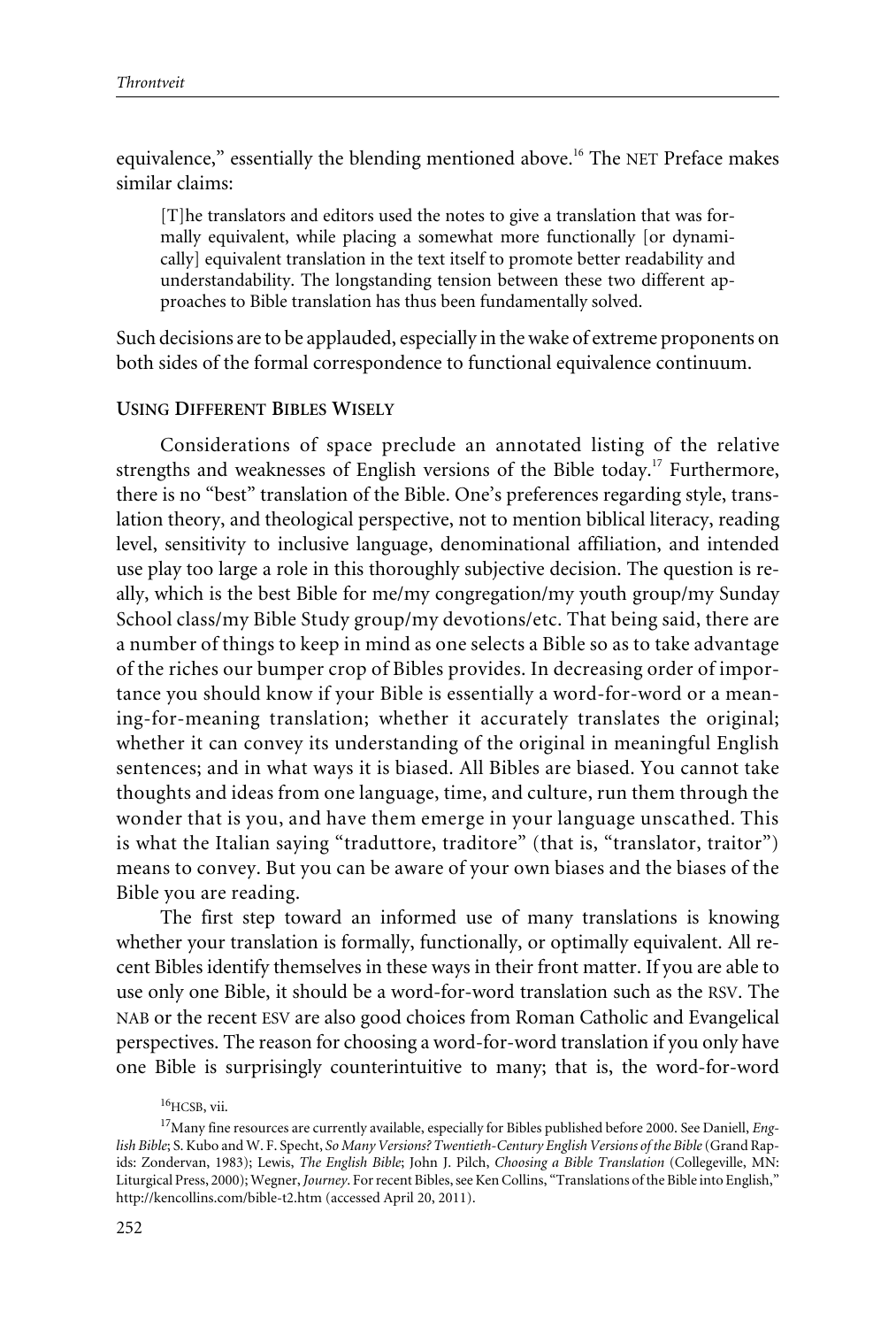translations are more ambiguous! They tend to preserve more of the possible meanings that may be in the original text without deciding among them.

A much preferred alternative to this would be to have two of the optimally equivalent Bibles (NRSV and either NIV or HCSB). All three are excellent translations, based upon solid textual witnesses, knowledgeable in the biblical languages and contemporary translation theory, and written in fresh, contemporary English. Comparing the mainline Protestant, more liberal NRSV readings with the Evangelical, more conservative NIV or HCSB readings would provide a fairly broad range of interpretive options. The NET, in either its web based<sup>18</sup> or print version is also an excellent choice. Its translation nicely bridges the gap between the biblical languages and English, and its extensive notes are superb, usually presenting both sides fairly before suggesting the more conservative option.

> *you should know if your Bible is essentially a word-for-word or a meaning-for-meaning translation; whether it accurately translates the original; whether it can convey its understanding of the original in meaningful English sentences; and in what ways it is biased*

In either case, it is far better to make use of *several* translations. The basis of your study should be a word-for-word translation or translations as suggested above. But the others should be representative of the meaning-for-meaning approach such as the TEV, the REB, the NJB, even the NLT. These translations decide between the various options in a text for you. This means they can be marvelously helpful in starting your interpretive juices flowing as you think about how the translators have read the text, why they decided to translate it as they did, and why they rejected other possibilities.

If you are lucky enough to be in a Bible study group, why not bring as many different translations as possible so you can compare the various readings together? One advantage to this approach is the opportunity for individuals to share why a particular translation speaks more directly to them. In Bible study, the goal is understanding what God has to say to us about our relationship to God and each other, not which translation is ultimately most satisfying or intellectually most stimulating.

Another advantage to this approach is the opportunity it provides to encourage the reading of the Bible. I begin every discussion of Bible versions with the statement that I am in favor of any Bible you are reading. I'll repeat that: I am in favor of any Bible that you are reading. Any Bible translation we are reading is better than any Bible sitting unopened on the coffee table. It is better to be reading The Reversed Substandard Version than *not* reading the Nestle-Aland Greek New Tes-

<sup>18</sup>http://net.bible.org (accessed January 25, 2011).